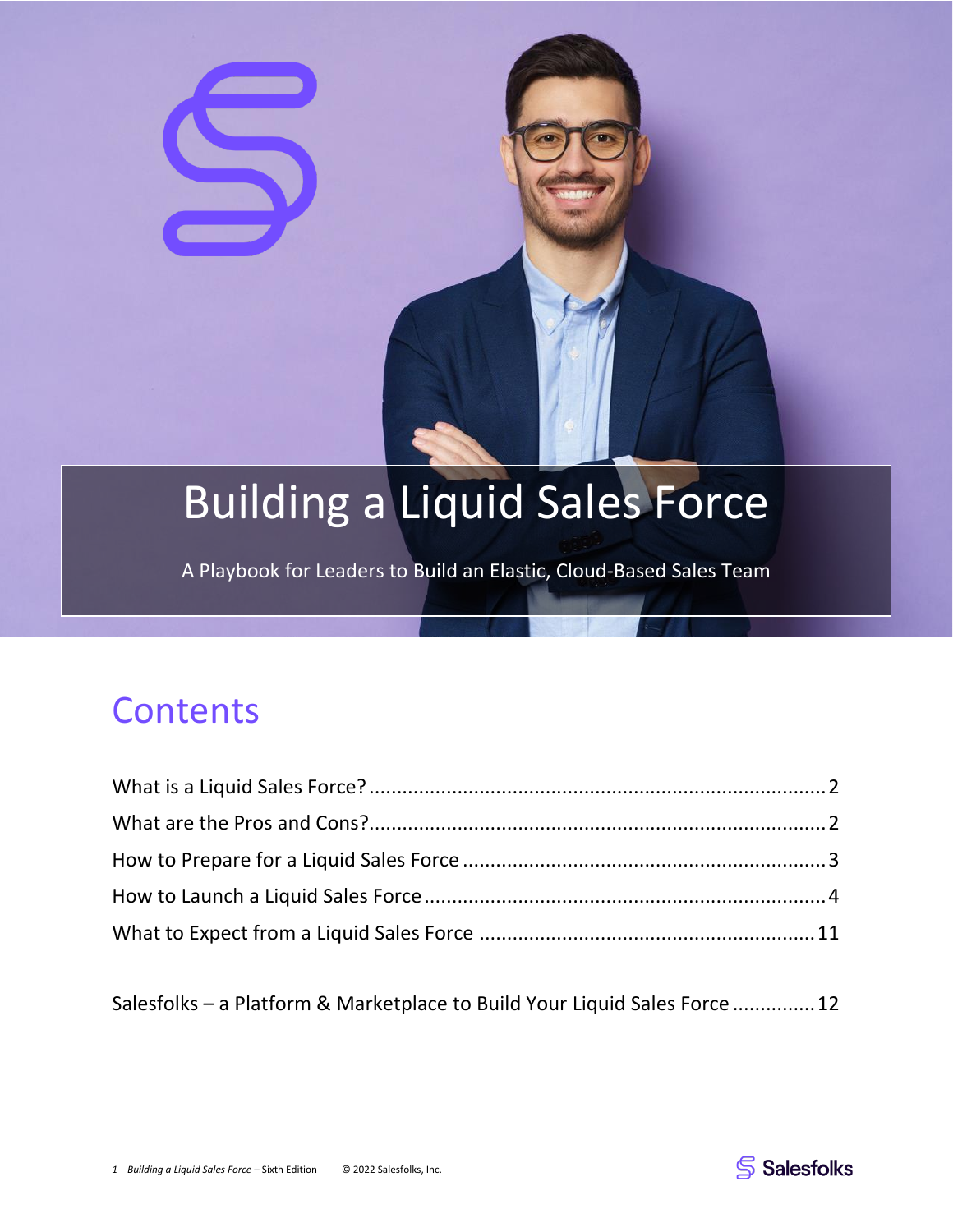# <span id="page-1-0"></span>**What is a Liquid Sales Force?**

The "Liquid Sales Force" is an on-demand, elastic, cloud-based sales team that represents your business and offers a source of net-new referrals, leads and sales.

Ambitious business leaders are confronted with the choice of either investing in additional full-time sales staff, or potentially limiting their rate of growth by sticking with the current sales headcount status quo. It is for good reason that adding salespeople can be worrisome. Sales is often the largest cost-center of the business and nearly half of sales recruits fail to ever hit their quota. Floundering salespeople are a painful sunk cost as well as a significant and irretrievable lost opportunity expense.

Compounding the issue, there is more pressure than ever to successfully "meet n' greet" prospects and customers in the digital world. Customers are demanding a more white glove (read: personalized) and consultative selling process in the digital world, yet most companies are failing at adequately building relationships with digital customers that are fundamental to near-term and long-term sales success.

So, what are you to do?

In this playbook we propose the buildout of a *liquid sales force*. This is the process of finding, training and cultivating an ondemand, elastic and cloud-based sales team that represents your business and offers a source of net-new referrals, leads and sales, but doesn't have the potential economic peril of hiring FTEs (full-time employees).

The liquid sales force is constructed by effectively crowd-sourcing gig economy workers (independent sales reps) to be a wholly additive (non-cannibalistic) extension of your sales department. They are contingent (1099) contractors who are only paid primarily on a performance basis. This provides downside protection and an attractive new way to increase overall lead contributions to your sales pipeline, as well as using the liquid sales force model in a "try-before-you-buy" basis to identify high performers who may become future permanent (W-2) team members.

# <span id="page-1-1"></span>**What are the Pros and Cons?**

Let's talk about the perception of the liquid sales force, starting with the potential drawbacks that are sometimes cited:

- *Liquid salespeople don't care about my customers as much as my "real" employees*
- *Liquid salespeople don't know how to sell my product and services*
- *Liquid salespeople won't be able to effectively prospect without my help*
- *Liquid salespeople might not be good ambassadors of my brand*
- *Liquid salespeople don't have the functional and domain expertise I require*

One of the most misunderstood concepts of working with a liquid sales force is the myth that, because they are not on your payroll, it means they don't care about your business. The truth is that most sales contractors are only successful if they gain an intimate understanding of your products and services and develop an authentic and empathic approach to working with prospects and customers. Great salespeople know that *people still buy from people they know and trust* and therefore they care greatly about your brand and customer success.

There are advantageous characteristics of a liquid sales force, such as:

- *Liquid salespeople are highly motivated hunters; they live off what they kill*
- *Liquid salespeople are adaptive and gain proficiency quickly*
- *Liquid salespeople naturally gravitate towards selling things they have affinity for*
- *Liquid salespeople have stamina and often an ironclad worth ethic*
- *Liquid salespeople generally detest pushiness, and opt for solution-based selling best practices*
- *Liquid salespeople prioritize cultivation of the relationship above all else*

In addition to the personal traits inherent in most virtual salespeople, there are some practical reasons you may want to explore building a liquid sales force, such as:

- *An alternative to adding the high overhead required of employees*
- *A flexible means to do high-touch selling at high-scale (digital footprint amplification)*

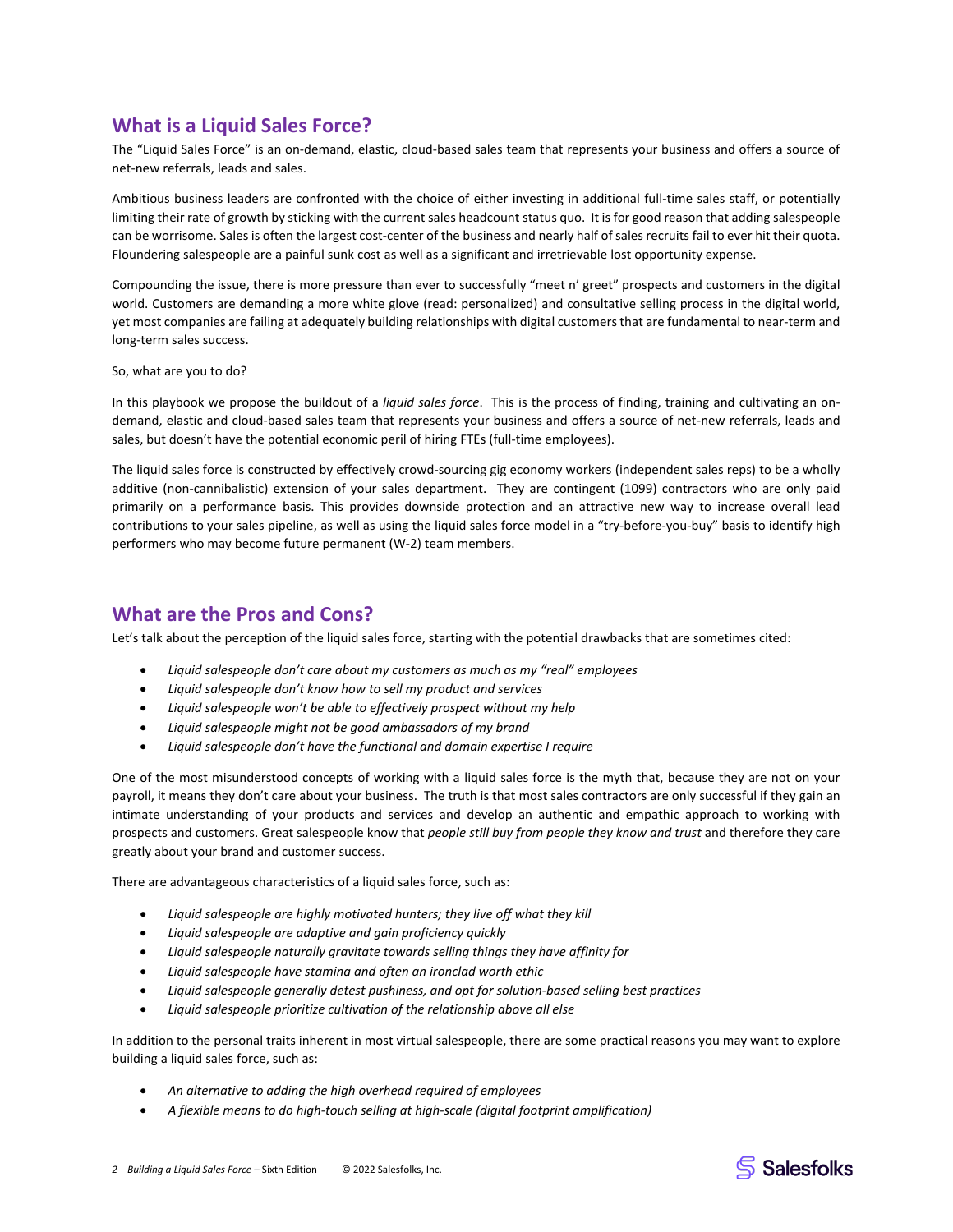- *A low-risk method to increase the volume of leads contributing to your pipeline*
- *Opportunity for sales coverage outside of conventional 9-5 business hours*
- *Expansion of sales coverage to unfamiliar but new geographical territories*
- *A way to uncover possible areas of growth you're missing today (new markets, channels)*
- *A way to see if specific types of salespeople are a fit for representing your business (prior to hiring FTEs)*

Increasingly potential buyers perform their pre-purchase due diligence on the Internet. And yet, most companies have little to no real-time human presence with their digital customers. Your ability to capture and convert customers has a very predictable decay rate tied directly to how long it takes for you to respond to and build a relationship. There is an unprecedented opportunity to make use of this technology by deploying a liquid sales force at key digital touchpoints to instantly connect with your Internetbased prospects and customers. By doing so it is possible to realize dramatic improvement in lead capture and conversion ratios. We will discuss this more in detail as we get deeper into the playbook.

# <span id="page-2-0"></span>**How to Prepare for a Liquid Sales Force**

Creating a liquid sales team requires defining what success would mean for your business, setting appropriate expectations, and making a commitment to a realistic and actionable plan.

If you're like most businesses, the fastest, easiest and best way to multiply sales isn't by adding more salespeople, but rather it's by growing the volume of qualified leads. Lead generation is the accelerant, the rocket fuel, for your growth. While your products and services might be spectacular, and you may be proud of the fanatical after-purchase support that you provide your customers, sustainable growth is only achieved by converting leads into customers.

As you define what success means in your business, there is no more accurate way (not your CRM, not your sales forecasts, not your pipeline report) than LVR (Lead Velocity Rate) to track and predict future sales success potential. The LVR can help you

accurately plot your future trajectory. Your goal should be to produce enough leads to grow your business month after month, year after year. Although, to you, success might mean bigger sales or more ringing at the cash register, the fact is that leads are the key contributor to sales effectiveness.

Another important aspect of designing and building a liquid sales force is having reasonable expectations. No single area of your business should provide 100% of your sales. Your business should be a healthy mix of inbound, outbound and *unbound* channels that contribute new leads. A liquid sales force is an unbound channel. In other words, this sales team is essentially virtual and autonomous. Although you can provide it general support and guidance, a number of factors will determine if and how quickly it becomes a meaningful source of net-new leads.

"YOUR BUSINESS SHOULD BE A HEALTHY MIX OF INBOUND, OUTBOUND AND *UNBOUND* CHANNELS THAT CONTRIBUTE NEW LEADS. A LIQUID SALES FORCE IS AN *UNBOUND* CHANNEL."

Some of the factors influencing the productivity of this unbound channel include:

- *Alignment of interests between your liquid sales team and your business*
- *Experience level and category expertise the liquid salespeople have*
- *The connections these liquid salespeople can bring into their relationship with your business*
- *Adequate levels of economic incentivization and upside for your liquid salespeople*
- *Reasonable education and training about your products and services*
- *The level of marketplace demand for your products and services*

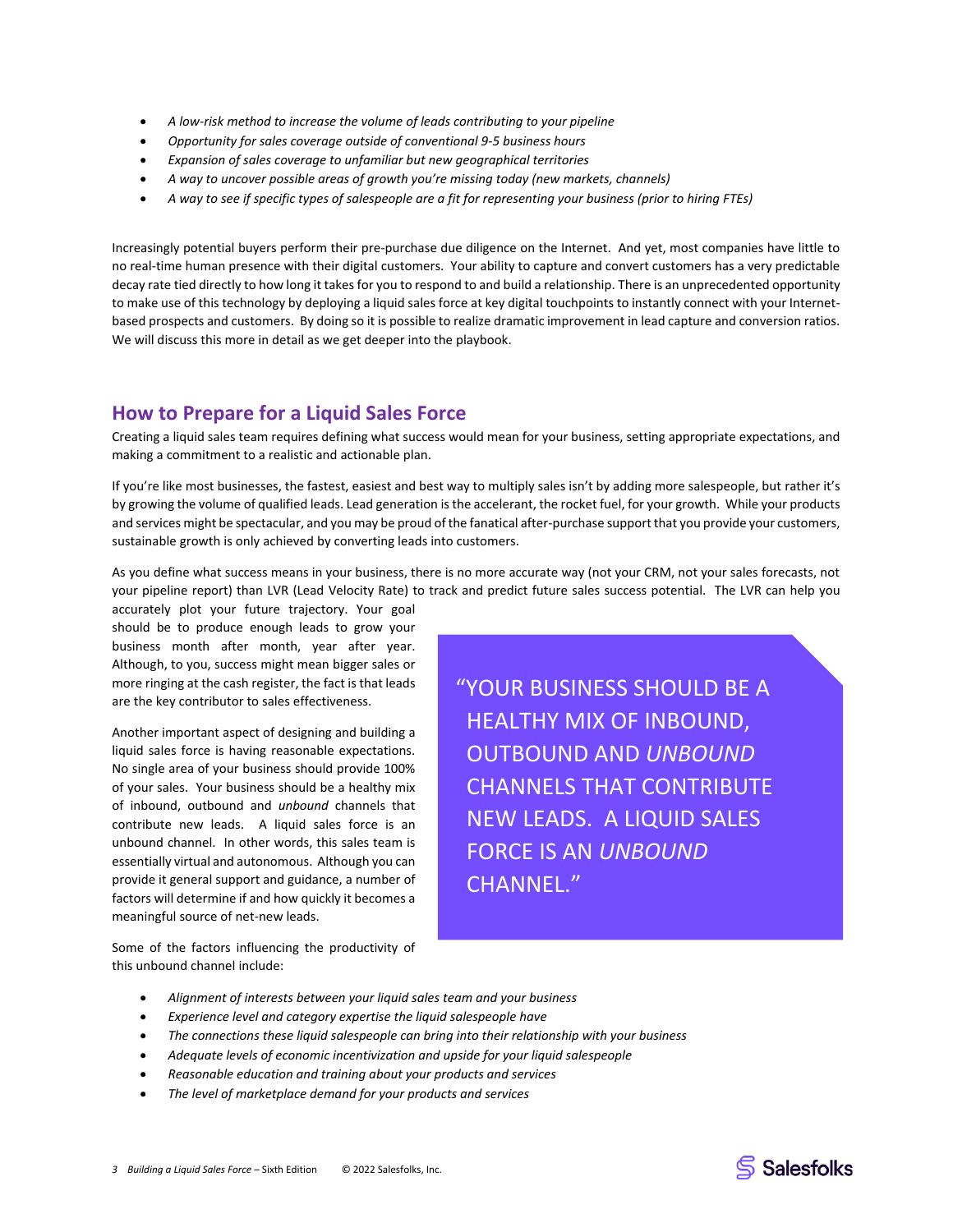#### • *Complexity of the sale, and more.*

There are salespeople who may contribute only a handful of leads monthly, whereas other salespeople may generate hundreds of leads per month. It is a good idea to establish a minimally acceptable baseline of expectations for referral, lead and/or sales volume, then work to improve efficacy through optimization.

An essential aspect of developing a liquid sales force is having a plan. Although it might be useful, you do not need to have a written plan. Rather, it simply requires developing a vision for the future. What should your liquid sales team look like next month? Is it just two sales reps? And, where would you like to be in a year? Is it twenty salespeople committing seven hundred new leads per month? By developing goals and a plan, you will be well-positioned for capitalizing on the opportunity of having an extensible band of liquid salespeople driving net-new business.

Now that we've discussed defining success, setting expectations and planning, let's explore all the constituent parts of assembling an effective liquid sales force.



### <span id="page-3-0"></span>**How to Launch a Liquid Sales Force**

Launching a virtual, on-demand, elastic, cloud-based sales team can be surprisingly quick and simple. But, it's also important that you invest adequate time and resources to fully understand and address all the nuances of the liquid sales force. By doing so your immediate and overall success can be much higher. Let's delve into each of the steps, learn why they are important, and how to thoughtfully approach them so you get the most out of your elastic sales force.

#### **Start Small**

Although it may be tempting to develop a large liquid sales force quickly because it is a seemingly low-risk way to compound sales, it is advisable that you start small and learn as much as you can before scaling up the number of virtual reps. If there are issues you didn't anticipate – for example you underestimated the amount of training required – by growing the size of your force too quickly you'll only magnify the issues. So, at the beginning, it's advisable to add one or two people, connect closely with them,



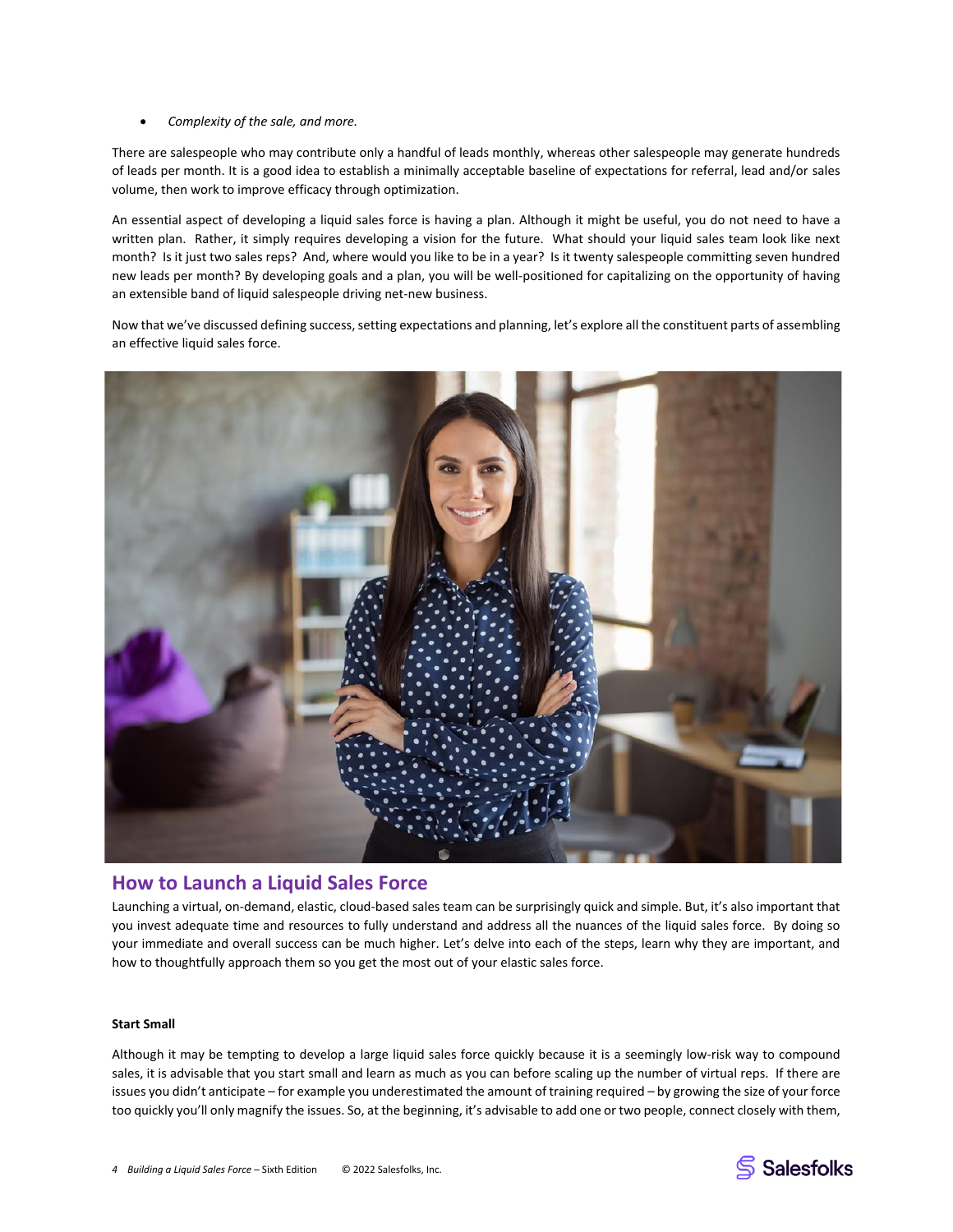and test the results over a control period, making necessary adjustments along the way to maximize success. Treat the first salespeople on your liquid sales team like close partners.

#### **Understand Personality Types**

In the same way that not all people are the same, not all salespeople are identical. They have differing personality traits, personal selling skills and techniques, and motivations. Most salespeople are gifted with unique superpowers. Some are wonderful listeners. Some are very analytical and logical. What are the personality traits that will help both your business and the

salesperson best align to sales success? By seeking out sales personalities that have technical and cultural fit with your business, you'll probably be much happier with the results. Some of the qualities, for better or worse, to consider include: ego, patience/impatience, ability to focus, extroverted/introverted/ambivert, competitive, intelligent, driven, talkative/quiet, thoughtful/selfish, energetic, thorough, emotional, curious, passionate, distracted, overconfident, trustworthy, kind, authentic, deductive, empathetic.

#### **Look Beyond Merely a Generic "Sales" Title**

Although a sales generalist is exciting when you find him or her, the reality is that most salespeople perform best in a specific area of sales specialization. For example, some are proficient at "BY SEEKING OUT SALES PERSONALITIES THAT HAVE TECHNICAL AND CULTURAL FIT WITH YOUR BUSINESS, YOU'LL PROBABLY BE MUCH HAPPIER WITH THE RESULTS."

finding leads whereas other salespeople are incredibly gifted at closing the customer. Within the category and job title of "sales" exists many sub-categories such as ADR (account development rep), SDR (sales development rep), BDR (business development rep), FSR (field sales rep), ISR (inside sales / inbound rep), LDR (lead development rep), LRR (lead response rep), TSR (territory sales rep). In the early development of your liquid sales force you may not know who exactly it is that you need, and that's o.k. By experimenting and learning it will help you become more attuned to the roles that will have optimal impact.



#### **Recruiting**

Historically, finding outside sales help was neither easy nor inexpensive. Outsourced sales consulting firms often required significant upfront capital investment. And, those types of contract salespeople are often not personally vested in your products or services. Alternatively, you could run an advertisement on a few career websites with the hope that the right contract salesperson would find you. Salesfolks™ was designed to help you find and attract qualified salespeople to be part of your permanent AND liquid sales force. Within the marketplace you can search and sort candidates, invite them to rep for your business, and manage relationships. It is a precision recruiting tool for discovering sales help.

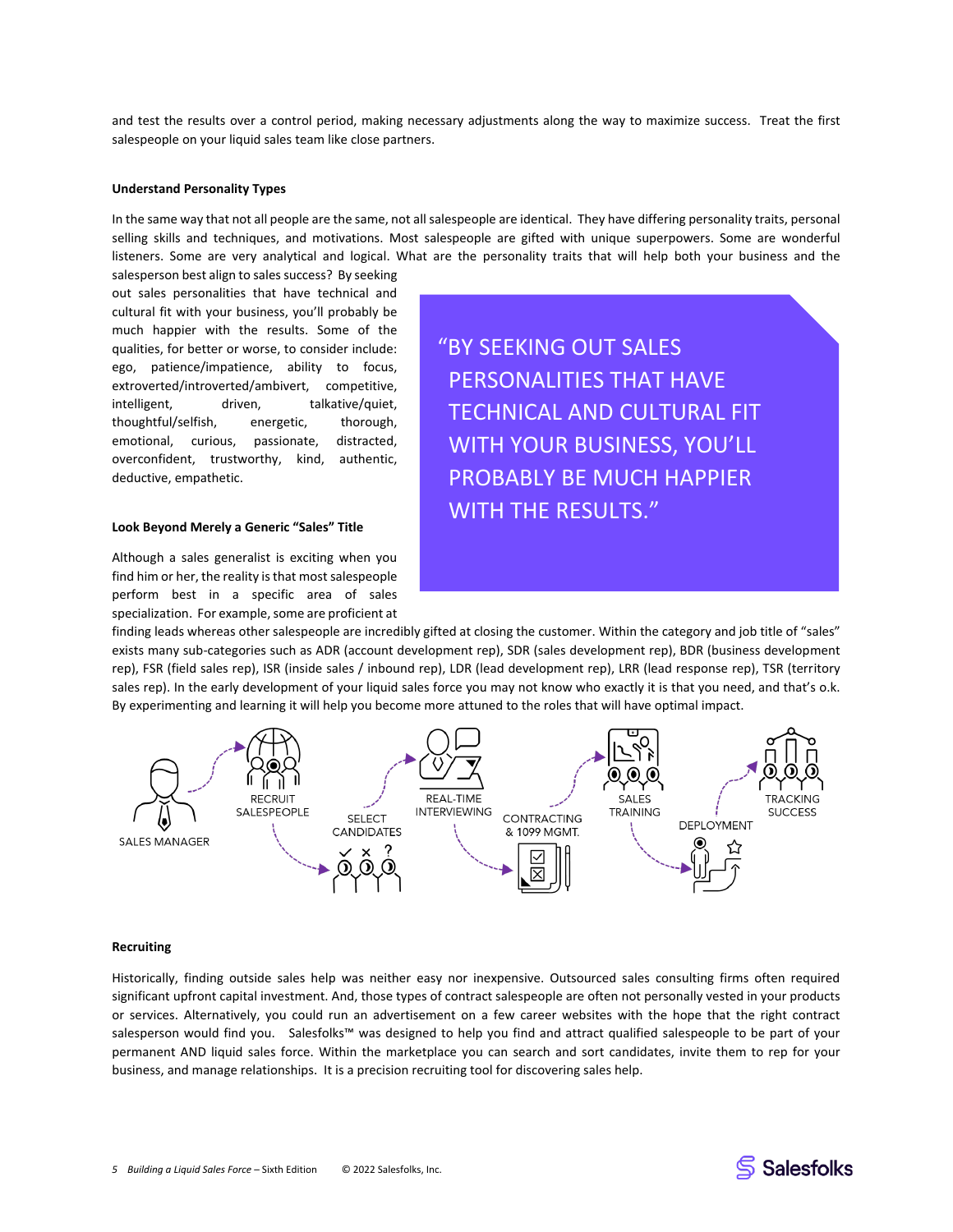#### **Vetting**

When you have found a salesperson candidate who you feel is a good fit, you'll want to invest some time to learn more about him or her. If a résumé or CV is available, that is a good place to understand the candidate's prior experience and the types of businesses they have sold for in the past. Another source is the candidate's sales profile on Salesfolks and their profile on LinkedIn. Social sites such as Twitter and Facebook can be interesting sources of insight into the candidate. In addition, an interview can be very helpful in the screening process. This can be over the phone, face-to-face, or you can use Salesfolks or other video conferencing tools to e-meet. Remember to bring a set of questions to the meeting. Here is a short list of possible questions to help get you started.

- *Can you tell me about yourself?*
- *What is your greatest strength?*
- *What is your biggest weakness?*
- *What is your greatest accomplishment?*
- *What are you passionate about?*
- *Why do you love sales and selling?*
- *What do you know about our business?*
- *What do you know about our products and services?*
- *Have you worked with similar products/service prior?*
- *Have you been in a similar sized business before?*
- *What motivated you to want to rep for us?*
- *Share your process. How would you sell for us?*
- *Does our comp structure work for you?*

#### **Training**

This single area has the potential to determine ~70% of your happiness (or misery) when building your liquid sales force. If you are not prepared today with the process and materials to help train salespeople, don't feel bad – you are not alone. For many business leaders who embark on creating a virtual sales team, they are architecting their sales training process and generating supporting collateral for the very first time. It's a healthy and necessary exercise that, when done the right way, will help make you and your liquid sales team more successful, together.

The common reasons salespeople are unsuccessful are a lack of focus, ineffective selling techniques, poor messaging, undefined process, lack of skills, information/education asymmetry, a gap in leadership and coaching, or a combination thereof. The purpose of a well-designed sales training process is to give your liquid sales team the right mix of resources as well as a clear definition of what success looks like. It's like baking a cake with three layers. So, let's dive into how to make that happen.

#### **1. Product / Service Education Layer**

This is the foundational layer of the training you provide to your liquid sales force. It informs and educates your virtual sales team about the products and services they are selling, including:

- *The origin story of the product or service*
- *The features and benefits of the product or service*
- *How the product or service helps its intended customer (value delivered – typically how the product or service helps the customer to save money, make more money, or be happier)*
- *Examples of customers who have benefited from the product or service*
- *Competitive landscape*
- *Collateral – such as product brochures, specs sheets, pricing lists, slide decks (presentations), product or service videos and demos, product samples, brand guidelines (how you expect your brand to be represented).*



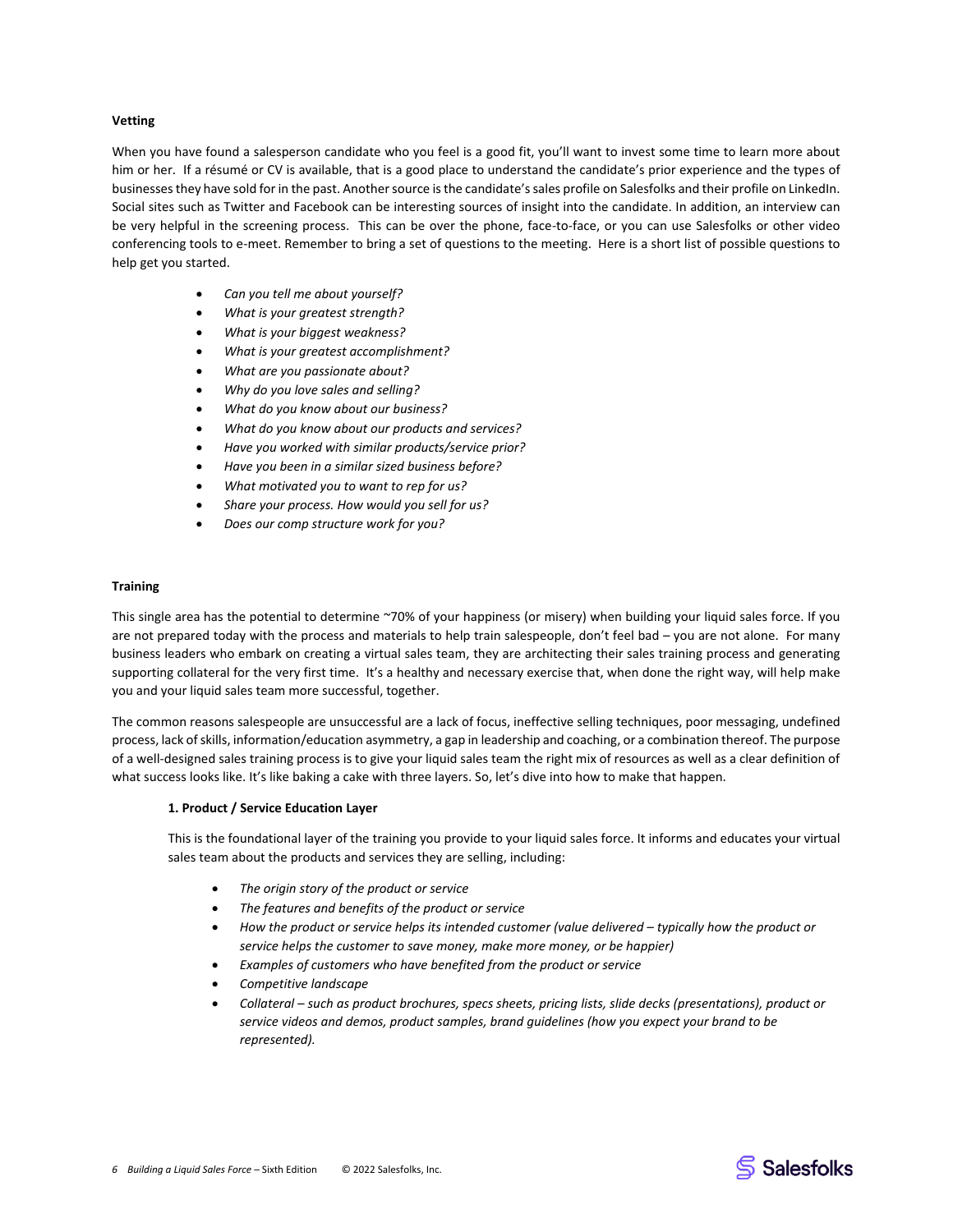#### **2. Sales Systems and Process Layer**

This layer is the main body of the cake. It's about you explicitly sharing your sales process and what you have found to be successful. This section includes defining and demonstrating:

- *What your sales funnel looks like and each stage as a prospect is converted to a customer?*
- *The specific technology you employ to drive your sales process (e.g. CRM, email tools, web lead clipping, lead list building, scheduling, online meetings, account planning, CPQ, e-signing, etc.)*
- *Do you perform product or service demos? What is the formula for a productive demo?*
- *Do you run trials or proof of concepts (POCs) with customers, if so how?*
- *What does a successful referral, lead or sale handoff look like?*
- *After sale, how do you onboard a new customer? What does customer success look like?*
- *Do you supply target lists or warm leads? Are they exclusive?*
- *How much autonomy/freedom is there for quoting prices, discounting, or extending the length of a contract? What are the specific constraints of unit economics that should be discussed?*
- *What are your expectations regarding the level of qualification? What's the agreed upon definition of a SQL (Sales Qualified Lead)?*
- *Who are the personnel counterparts in the business to know? E.g. Sales managers, sales engineers, technical or field support, customer success manager, et al.*
- *What is the definition of ultimate success? It there a volume/quota of leads or a specific type of customer that is a high-value target? What metrics can we form a consensus on so no ambiguity exists.*

"THE PURPOSE OF A WELL-DESIGNED SALES TRAINING PROCESS IS TO GIVE YOUR VIRTUAL SALES TEAM THE RIGHT MIX OF RESOURCES AS WELL AS A CLEAR DEFINITION OF WHAT SUCCESS LOOKS LIKE."

• *How do you plan to keep the* 

*salesperson updated about changes to products, services and pricing?*

• *What does the handoff process look like? If a referral, lead or sale is generated, what is the agreed upon process for that to be promptly and successfully shared? What is the commitment of the business once the referral, lead or sale has been forwarded? In other words, how do we not drop the ball?*

#### **3. Sales Competency Layer**

This layer is like the frosting on the cake. It's the packaging. It's the first thing that customer will see and hear. It's the introduction of personality and personal selling skills. It's not *what* is being sold, but *how* it is being sold:

- *Target customer profiling – what is the demographic, psychographic and geographic makeup of the ideal customer? What makes them tick?*
- *Sales approach – hard sell, solution-based selling, passive sales? What type of sales approach have you found to be most effective? Are there documented scripts that can be followed?*
- *Psychology of the sale – what are the motivations and triggers of your target customers? What moves them? What gets them excited? What problems do they need solved?*
- *Objection handling – what are the common concerns expressed by prospects and customers, and how do you alleviate their apprehension? Have specific rebuttals been developed?*
- *Meeting and demonstration best practices – how do make a great impression? Are their specific guidelines to personal appearance / attire for video meetings?*

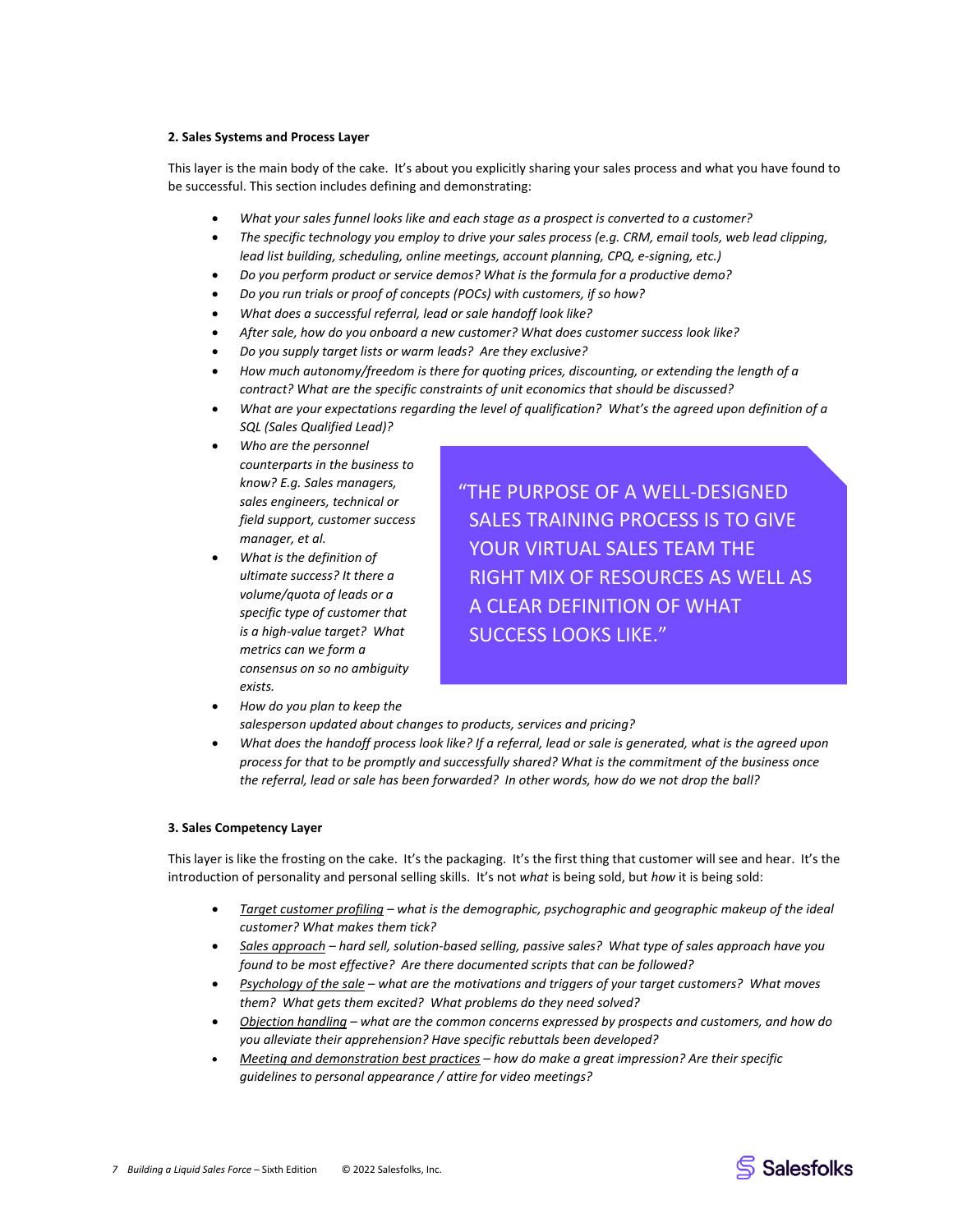#### **Onboarding**

While onboarding your liquid sales force doesn't have as much complexity as onboarding a full-time employee, there are still some important things to consider in order to minimize the risk of the salesperson floundering due to confusion or lack of adequate support. Here are some things to consider and recommendations to make your virtual salesperson feel empowered:

- *Do you want to issue the salesperson [a name@company.com](mailto:name@company.com) email address so there is alignment to your brand and a consistent customer brand experience?*
- *Do you want to issue a phone number to the salesperson so call volume can be tracked?*
- *Are there introductions to specific team members that should be made? Do you have a list of key employees and their contact information that the salesperson keep on hand? Who do they go to for help closing a deal? Or who can he/she contact if they need a piece of sales or marketing collateral?*
- *Have you assigned a coach to the salesperson? Someone they can lean on for questions or occasional help?*
- *Does the salesperson have unusual overhead, such as plane tickets, that are required to go sell? If so, have you discussed a monthly retainer to help offset these expenses?*
- *Do you expect the salesperson to sign a confidentiality and non-disclosure agreement?*
- *Are there any sales systems or tools that you want or need to provide access to?*
- *Is it prudent to pre-schedule a status call every few weeks to see how things are progressing?*



#### **Supporting Stage Transitions**

As previously discussed, not all salespeople are generalists. Many successful outbound sales organizations discovered success by investing in and nurturing specific types of salespeople to fill very specific aspects of the sales process. Are you looking for prospectors, sellers, closers, or all three? The point here is that you'll want to define and create a precise stage-specific process for supporting your liquid sales force so that there is continuity between them being successful in their role, and what happens during and after the customer handoff. For example, if Sarah is a prospector and she brings in an incredible lead, who is going to take that lead and run with it? Or, if Marcus is a great closer and has a customer ready to buy, but the customer has a few highly technical questions, who does Marcus bring into the conversation to seal the deal?

# **TYPES OF SALEPEOPLE**

| <b>ACCOUNT ADVISOR</b>     | <b>SALES EXECUTIVE</b>     | <b>OUTBOUND PROSPECTOR</b> | <b>FIELD SALES REP</b>   |
|----------------------------|----------------------------|----------------------------|--------------------------|
| <b>BIZ DEVELOPMENT REP</b> | <b>TECHNICAL SALES REP</b> | <b>SALES DEV REP</b>       | <b>LEAD DEV REP</b>      |
| <b>INSIDE SALES REP</b>    | <b>ACCOUNT DEV REP</b>     | SOCIAL SELLING REP         | <b>OUTSIDE SALES REP</b> |
| <b>LEAD RESPONSE REP</b>   | <b>COLD CALLER</b>         | <b>TERRITORY SALES REP</b> | <b>SALES ENGINEER</b>    |
| <b>SALES ASSOCIATE</b>     | <b>LEAD CLOSER</b>         | <b>ACCOUNT GROWTH</b>      | SPECIALTY SALES REP      |

#### **Incentivizing & Compensating**

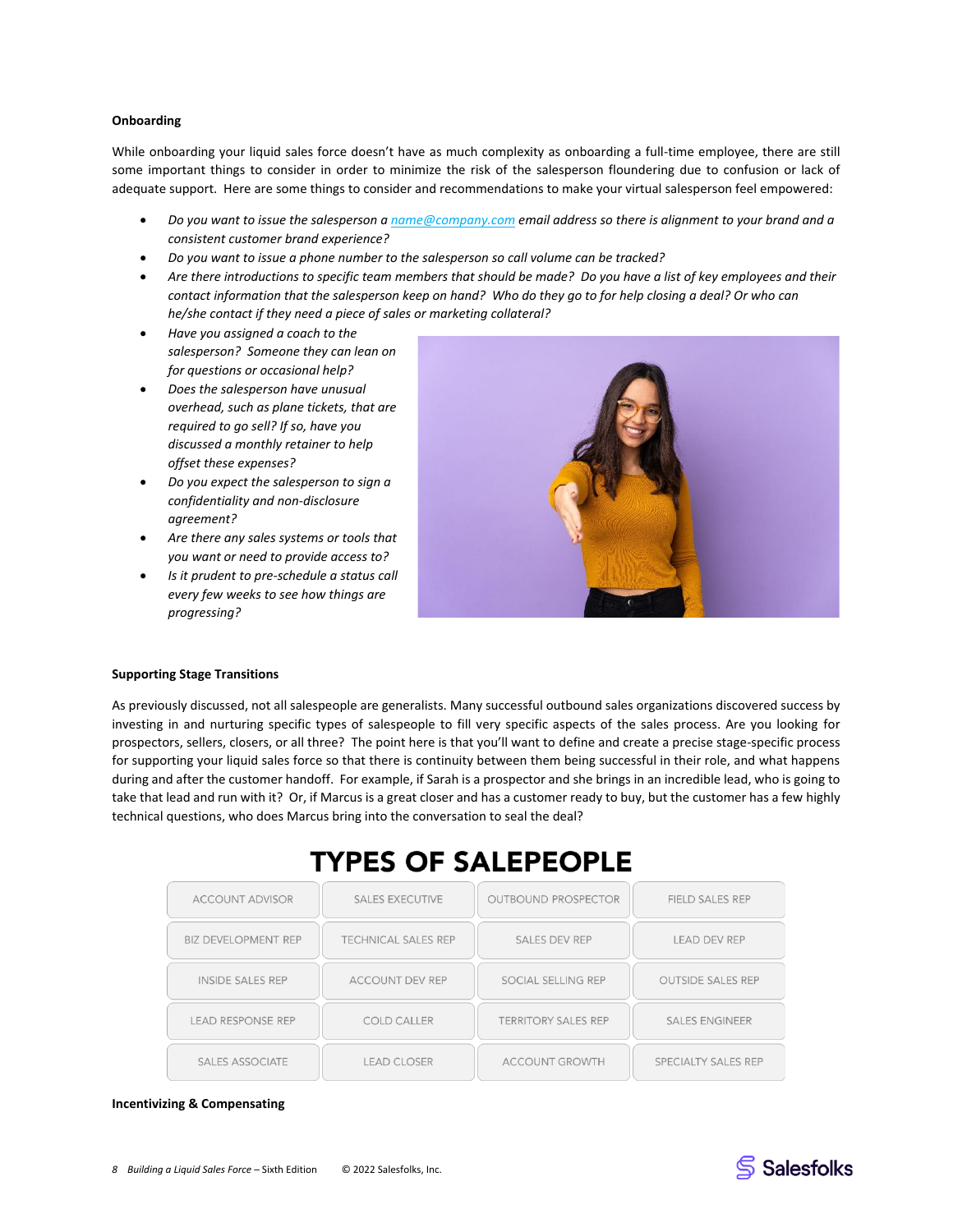The unit economics of your relationship with your liquid sales force are incredibly important. Typically, they will be paid on a referral, lead or sale basis, with referrals and leads being paid out a flat lead fee, and sales being compensated on commission based on a percentage of the sale, or a flat rate per sale. Another compensation method is a retainer. A retainer is a fee paid to a salesperson in order to secure and keep their services.

Sales commissions for your liquid sales force can go from as low as 5% to as high as 50%. The industry average typically ranges between 20% and 30% of gross margins, or roughly 10 to 20% of gross sales. There are several factors that influence an appropriate commission structure, including:

- *Are the leads cold or warm?*
- *Total potential ticket size of the sale?*
- *Complexity of the sale?*
- *How long the sales process takes (e.g. three days or three months)?*
- *Amount of overhead required to support the sales process?*

Similarly, the bounty on referrals and leads can vary wildly. Some industries, like the mortgage industry for example, "THERE IS AN INNATE DESIRE IN ALL HUMANS TO HAVE FREEDOM AND A SENSE OF PURPOSE. IN FACT, THOSE CAN BE MORE POWERFUL DRIVERS THAN MONEY."

have been known to pay in excess of \$1,000 for a single converting lead. Typically, the price paid per lead ranges from \$25 on the low end to \$500 on the high end. The leading aspects that influence the fees paid for referrals and leads are:

- *How warm is the referral or lead?*
- *What is the aging of the lead? Is it fresh or stale?*
- *How much competition is there for the referral or lead (is it exclusive?)*
- *What level of qualification was the lead subjected to?*
- *How much detail about the referral or lead is available?*
- *What is the timeline to purchase? (e.g. Now, 1 month, 3 months, longer)?*
- *What is the total potential sale or contract value?*
- *Is the sale a one-time transaction (non-recurring), or recurring revenue?*
- *How much additional time and support will be required to close the sale?*

To ensure appropriate economic incentivization alignment of your liquid sales force you want to put yourself in their shoes. For example, if Tania brings in 25 new leads per month dedicated exclusively at prospecting for your business, and you pay \$25 per lead, Tania could make \$625 for the month. Depending on her circumstances, her needs might not be covered by the size of the opportunity. In a situation like this you would likely need to increase the lead fee, or it's possible that a liquid sales force might work for your type of business (typically a liquid sales force is not ideal for low-cost and/or low-margin, commodified goods or services).

Another tactic is the retainer. You may have salespeople in your liquid sales force who have relatively high variable and/or fixed overhead for them to provide services to your business. Examples include travel, technology or telecom expenses. In order to offset their costs or to help make them feel comfortable that they'll recoup their costs by making a guaranteed fee, the retainer can be a powerful way to counterbalance their perceived selling risk. Each situation is unique, but as a rule of thumb, a retainer typically is between \$500 and \$5,000 per month, although for an all-star salesperson with heavy travel a retainer of \$10,000 or more per month is not unusual.

"IN ORDER TO ENSURE APPROPRIATE ECONOMIC INCENTIVIZATION ALIGNMENT OF YOUR LIQUID SALES FORCE YOU WANT TO PUT YOURSELF IN THEIR SHOES."

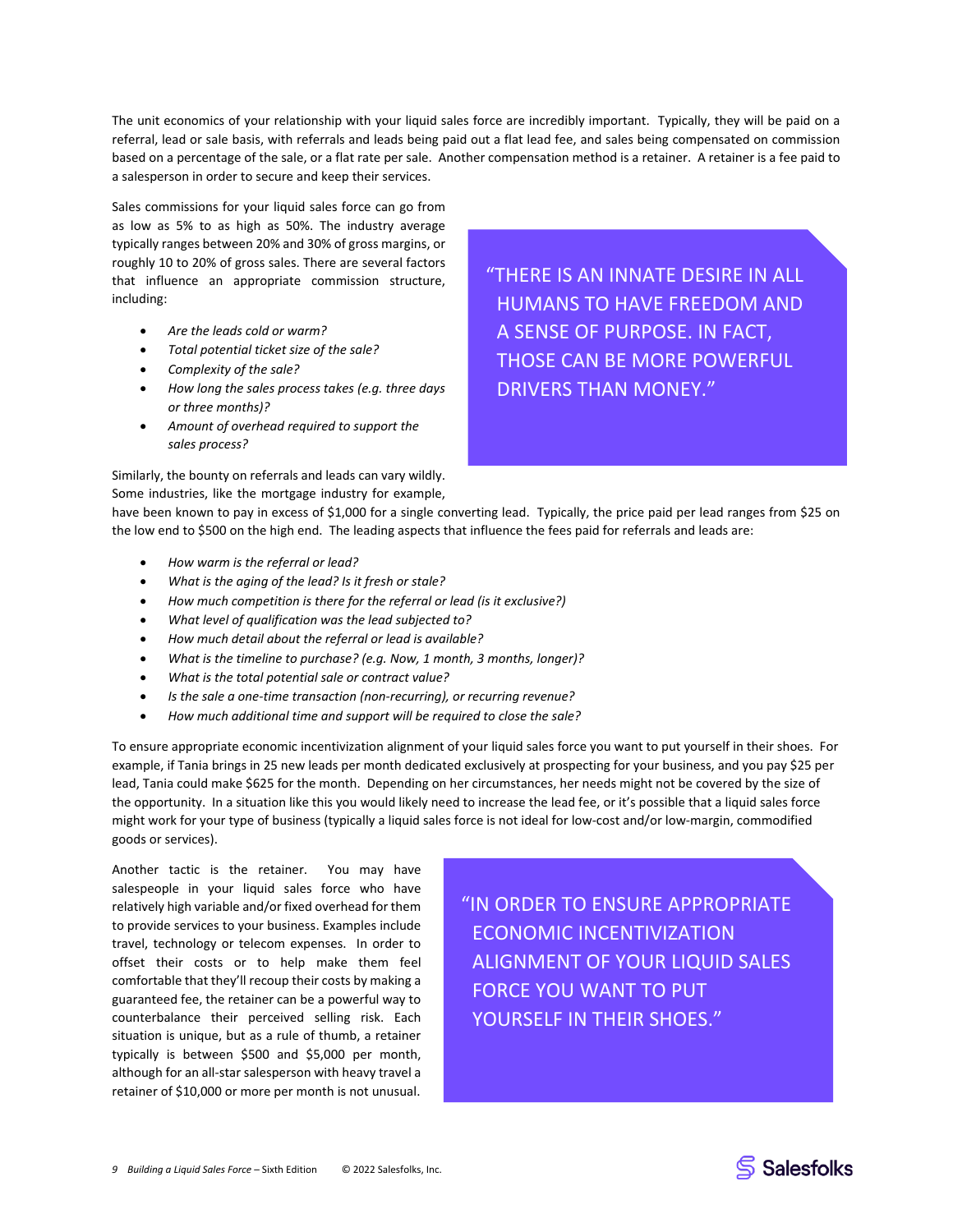#### **Motivating**

While salespeople are certainly driven by the prospect of making money, what keeps them motivated goes far beyond a lead fee or a sales commission. There is an innate desire in all humans to have freedom and a sense of purpose. In fact, those can be more powerful drivers than money. Unlike employees, with independent contractors you, the business leader, only control or direct the result of the independent contractor effort, such as a lead or sale. You do not direct what will be done and how it will be done. So, motivating a liquid sales force is different than motivating employees. Here are some suggestions to help inspire and keep them motivated:

- *Building trust – authenticity, building a predictable relationship, and constantly delivering on your promises inspires and motivates. Trust motivates by creating the conditions where one can feel comfortable. Encouraging your liquid sales force to communicate with your business without fear or consequence is one of the most immediate ways to make them feel comfortable.*
- *Help them grow – personal and professional growth is something we all seek. Just because you can't control how a salesperson works doesn't mean you can't help them with advice and coaching. This can come in the form of one-toone instruction, recommending books to read, or sharing mentorship based on your own experiences with what works, and what doesn't. As an independent contractor they control their work and how they do it, but you'll find in most cases they are receptive and even welcoming of help if it offers self-improvement and makes them more successful.*
- *Gain consensus – as independent contractors your virtual sales force are not employees, but that doesn't mean your interests shouldn't be aligned. By thoughtfully communicating and thoroughly discussing what success means for both of you, it will help motivate your liquid sales force to help find you the referrals, leads and sales that you're looking for, because that is the only way they achieve success.*
- *Know what inspires them – in a global economy exceeding \$80 trillion every year, the modern salesperson has a plethora of options when it comes to the products and services they choose to represent. Most salespeople tend to gravitate towards products and services that they understand and believe they can enthusiastically represent. In many cases you can uncover motivations that are based on affinity by asking, "What interests you about these specific products and services?" Learning what rouses their interest level, and why they care, can be incredibly useful in helping them understand the types of customers, leads and sales that will keep them engaged and attaining a high level of productivity and lead/sales volume.*

#### **Expanding**

After you've had the opportunity to establish, train and deploy an liquid sales force, the next phase is expansion. One of the many compelling reasons to build a liquid sales force is that you can scale the size and digital footprint with minimal capital investments. This flexibility allows for testing new and different ways to leverage the liquid sales force to grow your lead flow and net-new sales. The following are possible areas of growth you can pursue as you expand:

- *Sales role specialization – possibly consider adding prospectors who produce referrals and leads, then supply those to a seller or closer. By selecting increasingly specific types of salespeople it will potentially help you find greater efficiency in your sales process. Another role that you may not have considered, but could be helpful, is a salesperson that specializes in working with existing customers as a source of new potential growth. Often these types of salespeople have experience with Customer Success and Account Management but are dedicated to increasing total revenue contribution from your existing client base.*
- *Expanding into interesting channels – you might have initially built your business by selling direct to customers through inbound and outbound marketing and inside or outside sales. That's great and undoubtedly there are more opportunities to keep growing in ways that have already proven successful. Another way to grow is through selling into new markets and via new channel partners that attract new potential customers interested in your products and services. The right salesperson may be able to bring in new potential channel relationships that that are warm because he/she already has prior experience in working with those types of channel partners and has the relationships and credibility to make things happen faster with less effort.*
- *Exploring new territory – do you sell in a local market, state, region or country? Is there opportunity to grow into new geographies? A wonderful characteristic of the liquid sales force model is the capacity to overcome the complexity, challenges and expense of entering new geo markets by tapping into salespeople who have localized footprint, experience and expertise. Maybe they speak the local language and are familiar with the local customs. Perhaps they have experience selling products and services like yours, but simply in a different country they are familiar with. While*

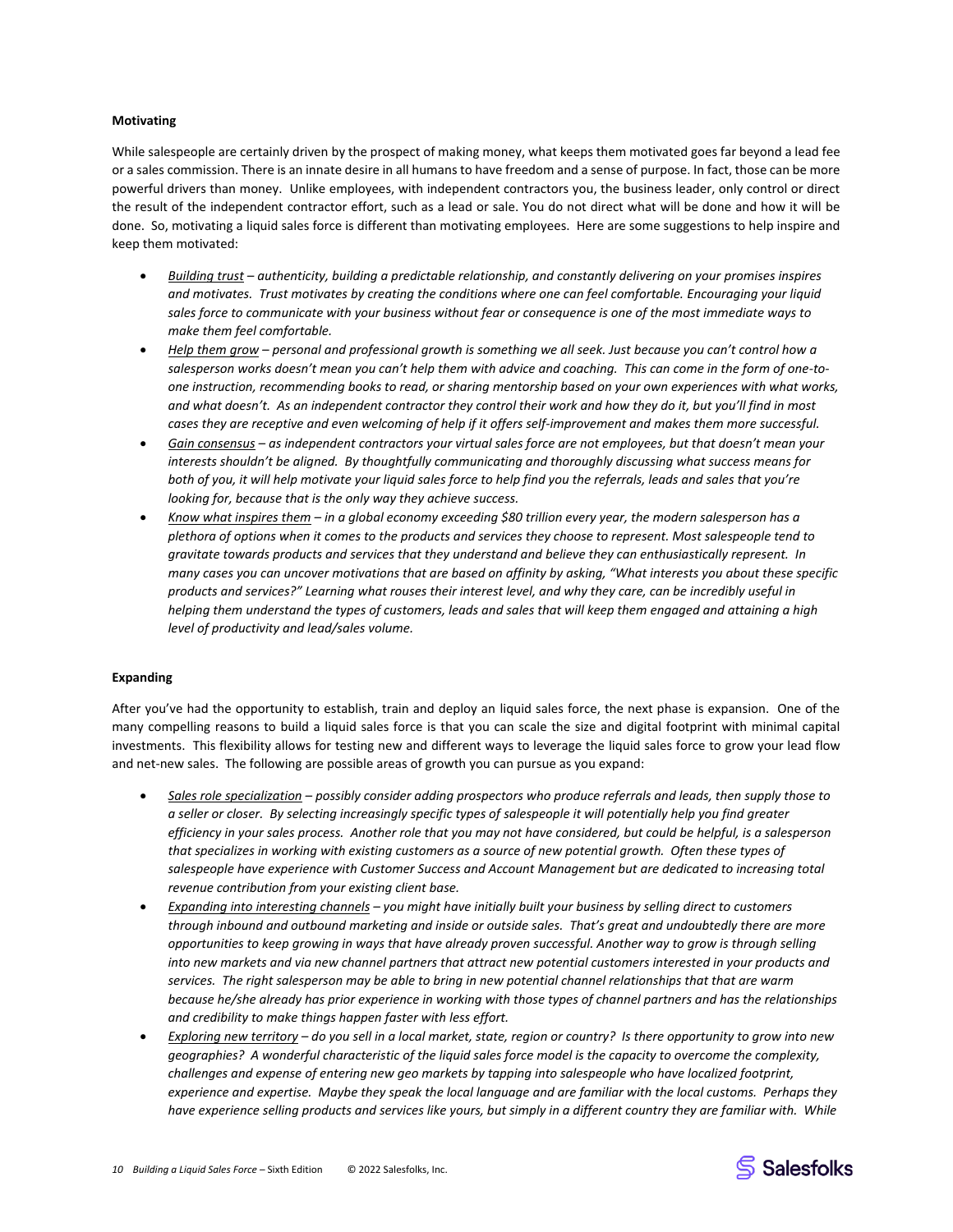*it can be more capital efficient to improve your local market penetration and market share capture rates, some business leaders have found new geographic markets to be easier to sell into, less competitive or even more profitable. In addition, it may be a useful way to test a new market before putting an office there.*

# **What to Expect from an Liquid Sales Force**

You want to know what your business outcome might be prior to investing in an liquid sales force. That makes you smart!

- *Financial ROI – an ideal outcome is one where for every dollar invested, your liquid sales force will provide at least two dollars in net-new topline revenue. It is very possible to exceed that, especially if you recognize exceptional LVR (Lead Velocity Rate) contribution and you're being highly effective in converting that business.*
- *Improved Conversion Ratios and Faster Time-to-Sale – there is a decay rate inherent in all prospect opportunities. Prospective customers are most successfully converted if you address them while they are still in an open need-state to solve a specific problem they are experiencing. Like all of us, we are time-starved and have relatively short attention spans in this fast-paced world. Your prospect may be open to learn more about your products and services, or buy, during a very small window. If you don't intervene and address them then and there, your ability to capture and convert falls off a cliff. Simply put, they move onto the next thing in life demanding their attention. Your ability to swim upstream in the customer's due diligence process and talk with the prospect earlier enables you to both improve your lead and sale conversion ratios, as well as accelerate the overall time-to-sale.*
- *Market Intelligence – gauging reactions from the marketplace is extremely valuable for understanding where to put your limited time, energy and resources. An liquid sales force is a source of primary research and meaningful intelligence about markets that are buying, and those that are not, as well as a feedback loop about your sales program efficacy. Because they are independent contractors paid upon performance (either submitting referrals, leads or sales) they are predisposed to provide unfiltered feedback about what is working, and even more so what is not working. Why? Because if they are dealing with unanticipated objections from prospects, or constantly finding that customers are pushing off purchasing decisions, they are driven to quickly find out how to solve the issue. If they don't, they are not making lead fees or commission. The liquid sales force will naturally migrate toward things that work. And thus, they become a source of biased, organic sales optimization.*
- *Broader Digital Footprint – One of the largest reasons why people still like to deal with human salespeople is mitigation of purchasing risk. By interacting with a qualified salesperson, the customer can better understand the features and benefits of the product or service. Additionally, they develop a greater level of comfort when they have a human counterpart who can help share responsibly for the purchase outcome. Successful selling in the online world*  isn't just about good content, it's also about customer engagement and giving prospective customers the human *option and a concierge level of interaction. A huge benefit of building an liquid sales force is that you can effectively deploy these people to various digital touchpoints thereby achieving high-touch at high-scale.*

In conclusion, a liquid sales force is an on-demand, elastic, cloud-based sales team that represents your business and offers a source of net-new referrals, leads and sales. By designing a process of finding, training and cultivating an on-demand, elastic, cloud-based sales team that represents your business and offers a source of net-new referrals, leads and sales, is that it carries less financial risk, can allow for exploring growth opportunities into new channels, markets and geographies, and can help you to scale your sales in entirely new ways.